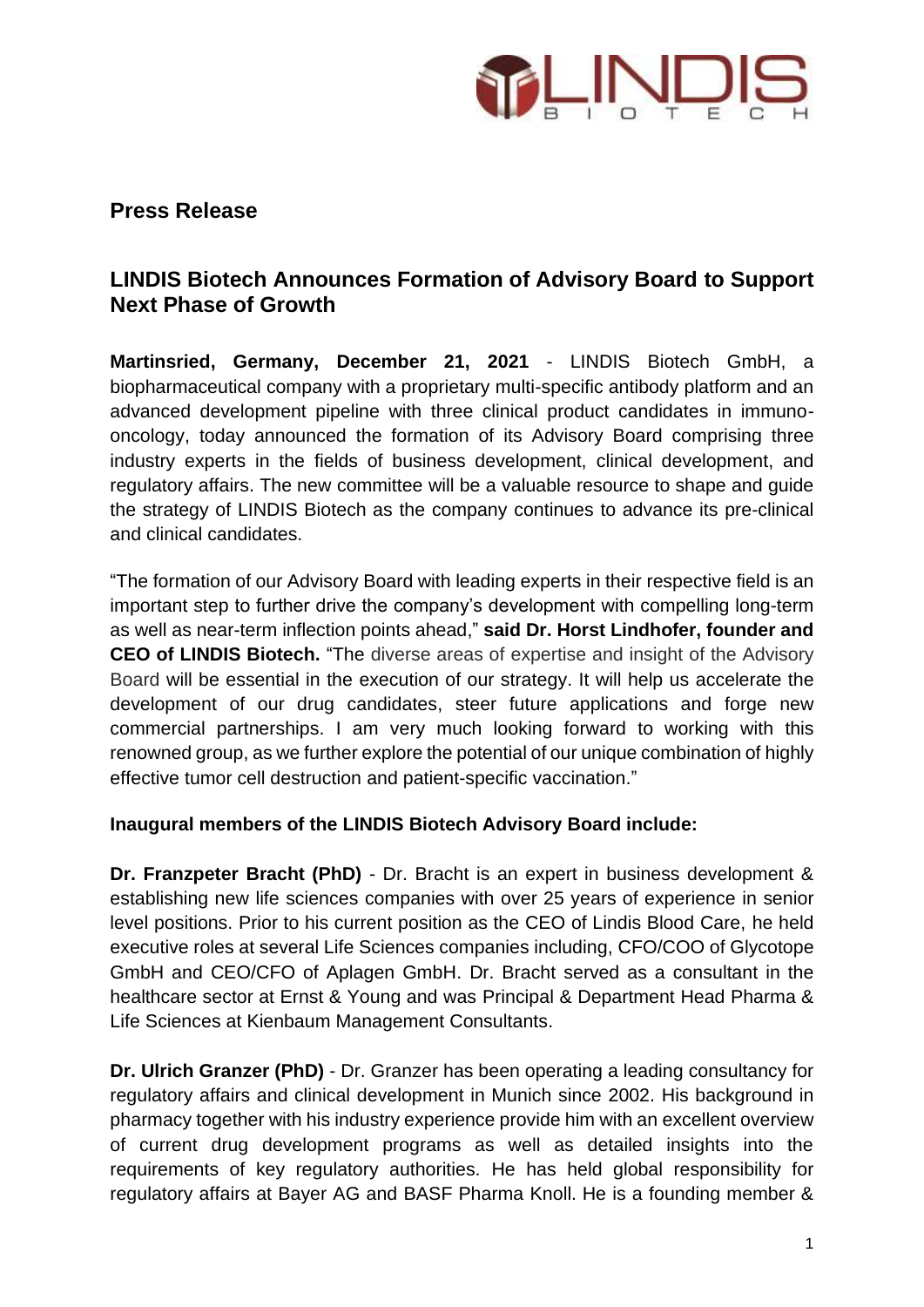

president of the board of the German Association of Regulatory Affairs, DGRA, as well as co-founder of the European Union Regulatory Affairs Group, EURAG, and a member of the Drug Information Association, DIA.

**Prof. Dr. med. Markus M. Heiss** - Prof. Heiss is Director of the Clinic for Visceral, Tumor, Transplantation and Vascular Surgery at the Cologne-Merheim Hospital. He holds the Chair of Surgery 1 at the University of Witten/Herdecke and was President of the Association of Lower Rhine-Westphalian Surgeons (NRW Surgeons) in 2016- 2017. His scientific focus, among others, includes the clinical development of trifunctional bispecific antibodies in gastrointestinal tumors and he has served as a consultant and coordinating investigator for Germany in the clinical development of catumaxomab i.e. in Malignant Ascites.

#### **More Information:**

#### **About CATUMAXOMAB**

Catumaxomab is a bispecific trifunctional antibody that binds directly to the tumor cell with one of its binding sites and activates two essential components of the immune system with the other binding sites: T cells and Fc-gamma receptor positive cells (macrophages etc.). The antibody recognizes and binds to all EpCAM-positive tumor cells, including critical cancer stem cells and all CD3-positive T cells. The EpCAM marker is present on almost all carcinomas and, therefore, is a promising approach for targeted cancer treatment. In 2009, catumaxomab was approved in Europe for the indication of malignant ascites (the buildup of fluid containing cancer cells in the space around the organs in the abdomen) and has proven its safety and anti-tumor efficacy in the clinic.

#### **About LINDIS Biotech GmbH**

LINDIS Biotech GmbH, a biopharmaceutical company with a proprietary multi-specific antibody platform and an advanced development pipeline with three clinical product candidates in immuno-oncology, was founded in 2010 by Dr. Horst Lindhofer, inventor of the Triomab® platform. LINDIS Biotech is the only company that owns a technology which combines extremely effective tumor cell destruction with a patient-specific vaccination based on trifunctional bispecific antibodies. The Company is therefore ideally positioned in the area of cancer immunotherapeutic agents. As the first product to emerge from this platform and a breakthrough in the development of bispecific antibodies, catumaxomab was approved in 2009 in Europe under the name Removab® for the indication of malignant ascites and has proven its safety and anti-tumor efficacy in the clinic.